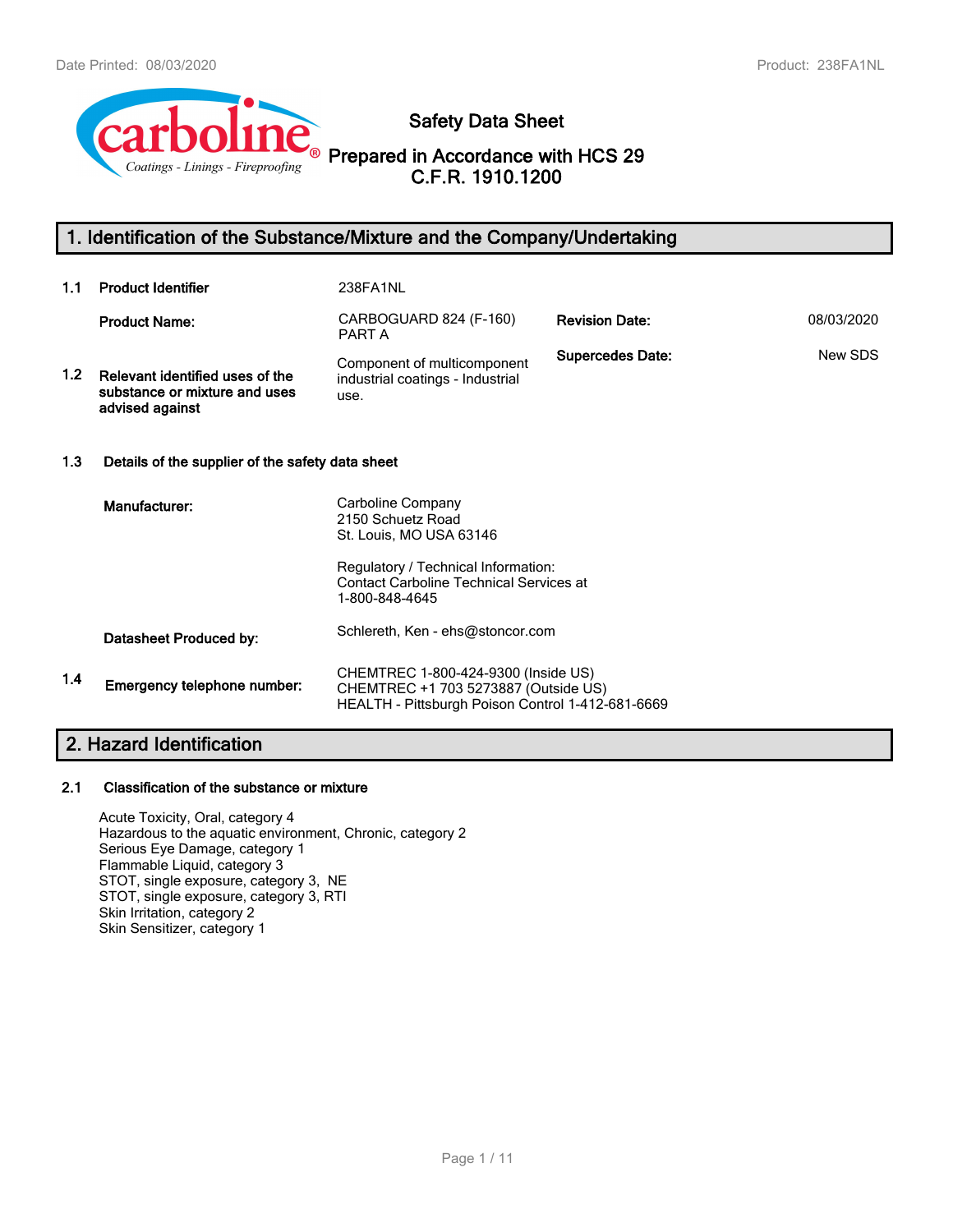### **2.2 Label elements**

### **Symbol(s) of Product**



### **Signal Word**

Danger

### **Named Chemicals on Label**

N-BUTANOL, TRIETHYLENETETRAMINE, SOLVENT NAPHTHA, TOFA, REACTION PRODUCTS WITH TEPA

### **HAZARD STATEMENTS**

| Flammable Liquid, category 3                                 | H <sub>226</sub> | Flammable liquid and vapour.                                                                                                              |
|--------------------------------------------------------------|------------------|-------------------------------------------------------------------------------------------------------------------------------------------|
| Acute Toxicity, Oral, category 4                             | H302             | Harmful if swallowed.                                                                                                                     |
| Skin Irritation, category 2                                  | H315             | Causes skin irritation.                                                                                                                   |
| Skin Sensitizer, category 1                                  | H317             | May cause an allergic skin reaction.                                                                                                      |
| Serious Eye Damage, category 1                               | H318             | Causes serious eye damage.                                                                                                                |
| STOT, single exposure, category 3, RTI                       | H335             | May cause respiratory irritation.                                                                                                         |
| STOT, single exposure, category 3, NE                        | H336             | May cause drowsiness or dizziness.                                                                                                        |
| Hazardous to the aquatic environment,<br>Chronic, category 2 | H411             | Toxic to aquatic life with long lasting effects.                                                                                          |
| <b>PRECAUTION PHRASES</b>                                    |                  |                                                                                                                                           |
|                                                              | P210             | Keep away from heat/sparks/open flames/hot surfaces. - No<br>smoking.                                                                     |
|                                                              | P261             | Avoid breathing dust/fume/gas/mist/vapours/spray.                                                                                         |
|                                                              | P <sub>264</sub> | Wash hands thoroughly after handling.                                                                                                     |
|                                                              | P270             | Do not eat, drink or smoke when using this product.                                                                                       |
|                                                              | P273             | Avoid release to the environment.                                                                                                         |
|                                                              | P280             | Wear protective gloves/protective clothing/eye protection/<br>face protection.                                                            |
|                                                              | P301+310         | IF SWALLOWED: Immediately call a POISON CENTER or<br>doctor/physician.                                                                    |
|                                                              | P302+352         | IF ON SKIN: Wash with plenty of soap and water.                                                                                           |
|                                                              | P304+340         | IF INHALED: Remove victim to fresh air and keep at rest in a<br>position comfortable for breathing.                                       |
|                                                              | P305+351+338     | IF IN EYES: Rinse cautiously with water for several minutes.<br>Remove contact lenses, if present and easy to do so.<br>Continue rinsing. |
|                                                              | P333+313         | If skin irritation or rash occurs: Get medical advice/attention.                                                                          |
|                                                              | P391             | Collect spillage.                                                                                                                         |
|                                                              | P403+233         | Store in a well-ventilated place. Keep container tightly<br>closed.                                                                       |

### **2.3 Other hazards**

No Information

## **Results of PBT and vPvB assessment:**

The product does not meet the criteria for PBT/VPvB in accordance with Annex XIII.

## **3. Composition/Information On Ingredients**

## **3.2 Mixtures**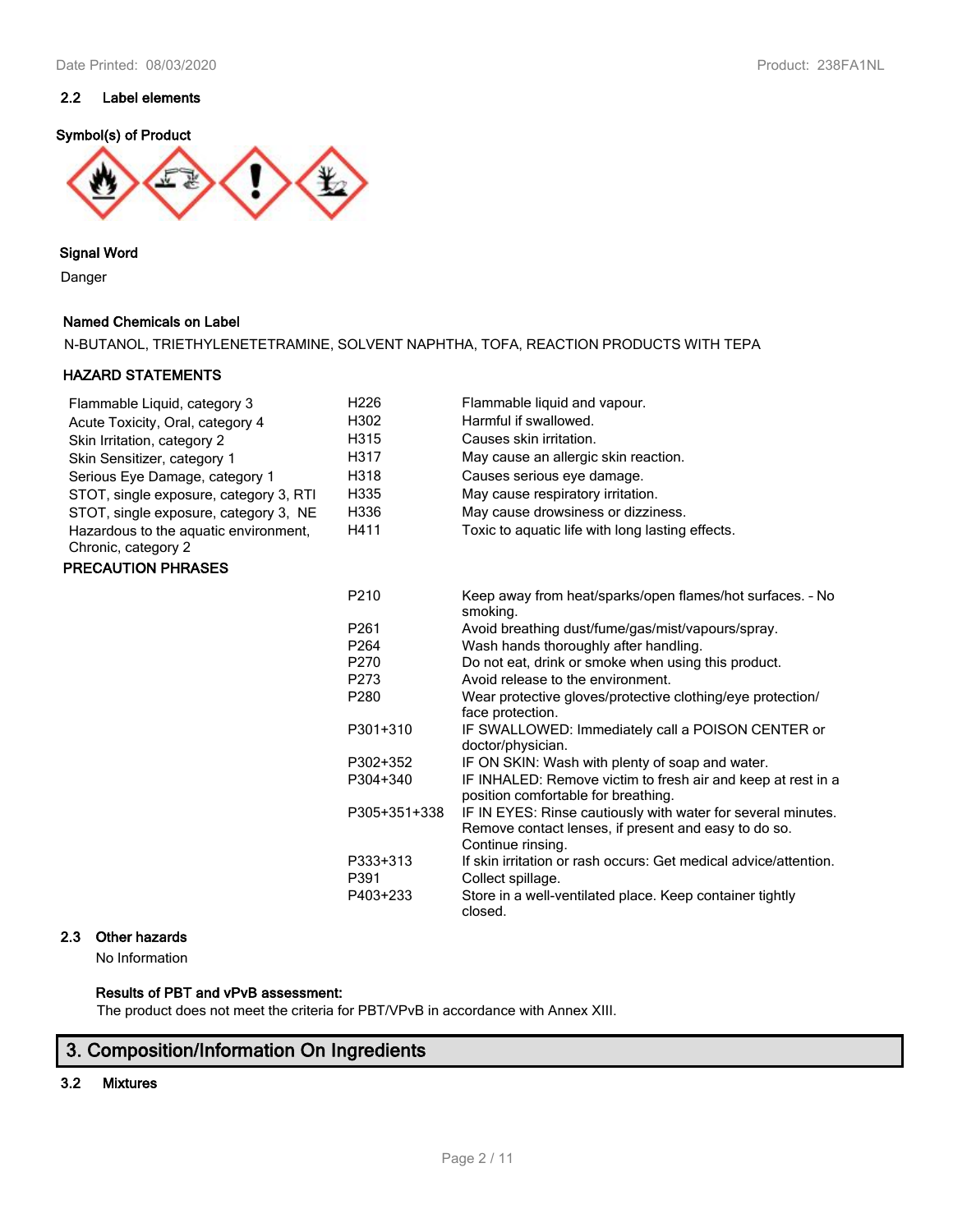#### **Hazardous Ingredients**

| CAS-No.                                                                    | <b>Chemical Name</b>                                                                                                                  |                                  | $\frac{9}{6}$                                                                      |
|----------------------------------------------------------------------------|---------------------------------------------------------------------------------------------------------------------------------------|----------------------------------|------------------------------------------------------------------------------------|
| <b>TRADE</b><br><b>SECRET</b>                                              | POLYAMIDE ADDUCT                                                                                                                      |                                  | $25 - 50$                                                                          |
| $71-36-3$<br>64742-47-8<br>8052-41-3<br>68953-36-6<br>112-24-3<br>100-41-4 | N-BUTANOL<br><b>SOLVENT NAPHTHA</b><br>STODDARD SOLVENT<br>TOFA. REACTION PRODUCTS WITH TEPA<br>TRIETHYLENETETRAMINE<br>ETHYL BENZENE |                                  | $25 - 50$<br>$2.5 - 10$<br>$2.5 - 10$<br>$1.0 - 2.5$<br>$1.0 - 2.5$<br>$0.1 - 1.0$ |
| CAS-No.                                                                    | <b>GHS Symbols</b>                                                                                                                    | <b>GHS Hazard Statements</b>     | M-Factors                                                                          |
| <b>TRADE</b><br><b>SECRET</b>                                              |                                                                                                                                       |                                  | 0                                                                                  |
| $71-36-3$                                                                  | GHS02-GHS05-GHS07                                                                                                                     | H226-302-315-318-335-336         | 0                                                                                  |
| 64742-47-8                                                                 | GHS02-GHS07-GHS08                                                                                                                     | H226-304-315-335-336             | 0                                                                                  |
| 8052-41-3                                                                  | GHS02-GHS08                                                                                                                           | H226-304                         | 0                                                                                  |
| 68953-36-6                                                                 | GHS05-GHS07-GHS09                                                                                                                     | H314-317-400-410                 | 0                                                                                  |
| 112-24-3                                                                   | GHS05-GHS07                                                                                                                           | H302-312-314-317-412             | 0                                                                                  |
| 100-41-4                                                                   | GHS02-GHS07-GHS08                                                                                                                     | H225-304-315-319-332-351-373-412 | 0                                                                                  |
| Remarks:                                                                   | CASStatement                                                                                                                          |                                  |                                                                                    |

**Additional Information:** The text for GHS Hazard Statements shown above (if any) is given in Section 16.

## **4. First-aid Measures**

#### **4.1 Description of First Aid Measures**

**AFTER INHALATION:** Give oxygen or artificial respiration if needed. Remove person to fresh air. If signs/symptoms continue, get medical attention.

**AFTER SKIN CONTACT:** In case of contact, immediately flush skin with plenty of water for at least 15 minutes while removing contaminated clothing and shoes. If skin irritation persists, call a physician.

**AFTER EYE CONTACT:** Rinse thoroughly with plenty of water for at least 15 minutes and consult a physician. **AFTER INGESTION:** Do NOT induce vomiting. Never give anything by mouth to an unconscious person. If swallowed, call a poison control centre or doctor immediately.

### **4.2 Most important symptoms and effects, both acute and delayed**

Harmful if swallowed. Irritating to eyes and skin. Risk of serious damage to the lungs (by aspiration). Vapours may cause drowsiness and dizziness.

#### **4.3 Indication of any immediate medical attention and special treatment needed**

No information available on clinical testing and medical monitoring. Specific toxicological information on substances, if available, can be found in section 11.

When symptoms persist or in all cases of doubt seek medical advice.

## **5. Fire-fighting Measures**

### **5.1 Extinguishing Media:**

Carbon Dioxide, Dry Chemical, Foam, Water Fog

**UNUSUAL FIRE AND EXPLOSION HAZARDS:** Flammable liquid. Vapours are heavier than air and may spread along floors. Vapours may form explosive mixtures with air. Vapors may travel to areas away from work site before igniting/flashing back to vapor source. Provide adequate ventilation. Prevent the creation of flammable or explosive concentrations of vapour in air and avoid vapour concentration higher than the occupational exposure limits. Keep away from heat/sparks/open flames/hot surfaces. - No smoking. Electrical installations / working materials must comply with the technological safety standards. Wear shoes with conductive soles.

### **5.2 Special hazards arising from the substance or mixture**

No Information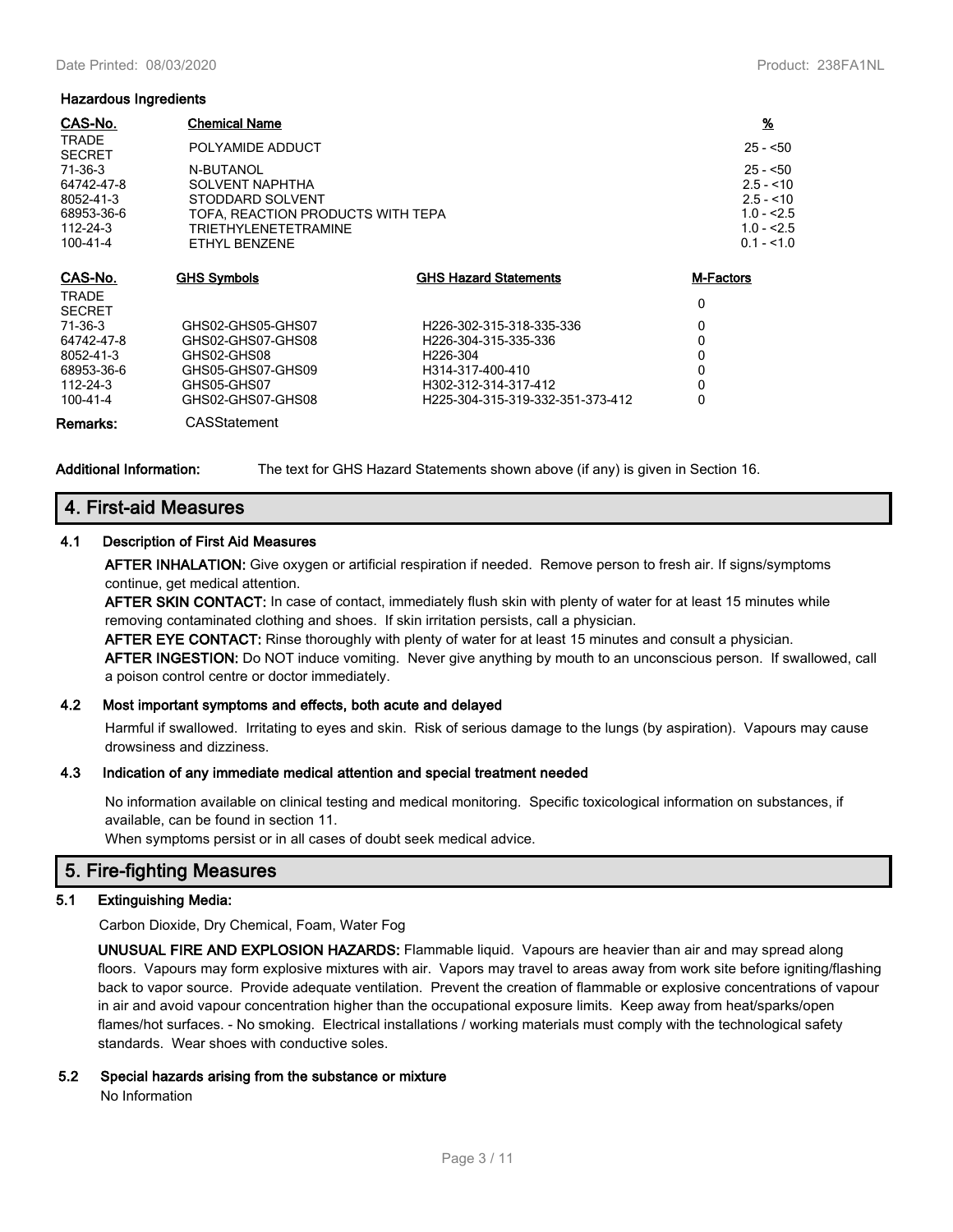#### **5.3 Advice for firefighters**

In the event of fire, wear self-contained breathing apparatus. Cool containers / tanks with water spray. Flammable.

## **6. Accidental Release Measures**

### **6.1 Personal precautions, protective equipment and emergency procedures**

Wear self-contained breathing apparatus and protective suit. Wear suitable gloves and eye/face protection. Ensure adequate ventilation. Evacuate personnel to safe areas. Remove all sources of ignition. To avoid ignition of vapours by static electricity discharge, all metal parts of the equipment must be grounded. Wear personal protective equipment. For personal protection see section 8.

#### **6.2 Environmental precautions**

Do not allow material to contaminate ground water system. Prevent product from entering drains.

#### **6.3 Methods and material for containment and cleaning up**

Prevent further leakage or spillage if safe to do so. Contain spillage, soak up with non-combustible absorbent material, (e.g. sand, earth, diatomaceous earth, vermiculite) and transfer to a container for disposal according to local / national regulations (see section 13).

#### **6.4 Reference to other sections**

Please refer to disposal requirements or country specific disposal requirements for this material. See Section 13 for further information.

### **7. Handling and Storage**

#### **7.1 Precautions for safe handling**

**INSTRUCTIONS FOR SAFE HANDLING :** Keep containers dry and tightly closed to avoid moisture absorption and contamination. Prepare the working solution as given on the label(s) and/or the user instructions. Do not breathe vapours or spray mist. Ensure all equipment is electrically grounded before beginning transfer operations. Do not use sparking tools. Do not get in eyes, on skin, or on clothing. Use only with adequate ventilation/personal protection. Wash thoroughly after handling.

**PROTECTION AND HYGIENE MEASURES :** Handle in accordance with good industrial hygiene and safety practice. Wash hands before breaks and at the end of workday. When using, do not eat, drink or smoke.

### **7.2 Conditions for safe storage, including any incompatibilities**

#### **CONDITIONS TO AVOID:** Heat, flames and sparks.

**STORAGE CONDITIONS:** Keep container closed when not in use. Store in a dry, well ventilated place away from sources of heat, ignition and direct sunlight.

### **7.3 Specific end use(s)**

No specific advice for end use available.

### **8. Exposure Controls/Personal Protection**

### **8.1 Control parameters**

### **Ingredients with Occupational Exposure Limits**

**(US)**

| <b>Name</b>                       | CAS-No.             | <b>ACGIH TWA</b> | <b>ACGIH STEL</b> | <b>ACGIH Ceiling</b> |
|-----------------------------------|---------------------|------------------|-------------------|----------------------|
| POLYAMIDE ADDUCT                  | <b>TRADE SECRET</b> | NE               | N/E               | N/E                  |
| N-BUTANOL                         | 71-36-3             | 20 PPM           | N/E               | N/E                  |
| <b>SOLVENT NAPHTHA</b>            | 64742-47-8          | 100.0 PPM        | N/E               | N/E                  |
| STODDARD SOLVENT                  | 8052-41-3           | $100$ ppm        | N/E               | N/E                  |
| TOFA, REACTION PRODUCTS WITH TEPA | 68953-36-6          | N/E              | N/E               | N/E                  |
| <b>TRIETHYLENETETRAMINE</b>       | 112-24-3            | N/E              | N/E               | N/E                  |
| ETHYL BENZENE                     | $100 - 41 - 4$      | 20 PPM           | $125$ ppm         |                      |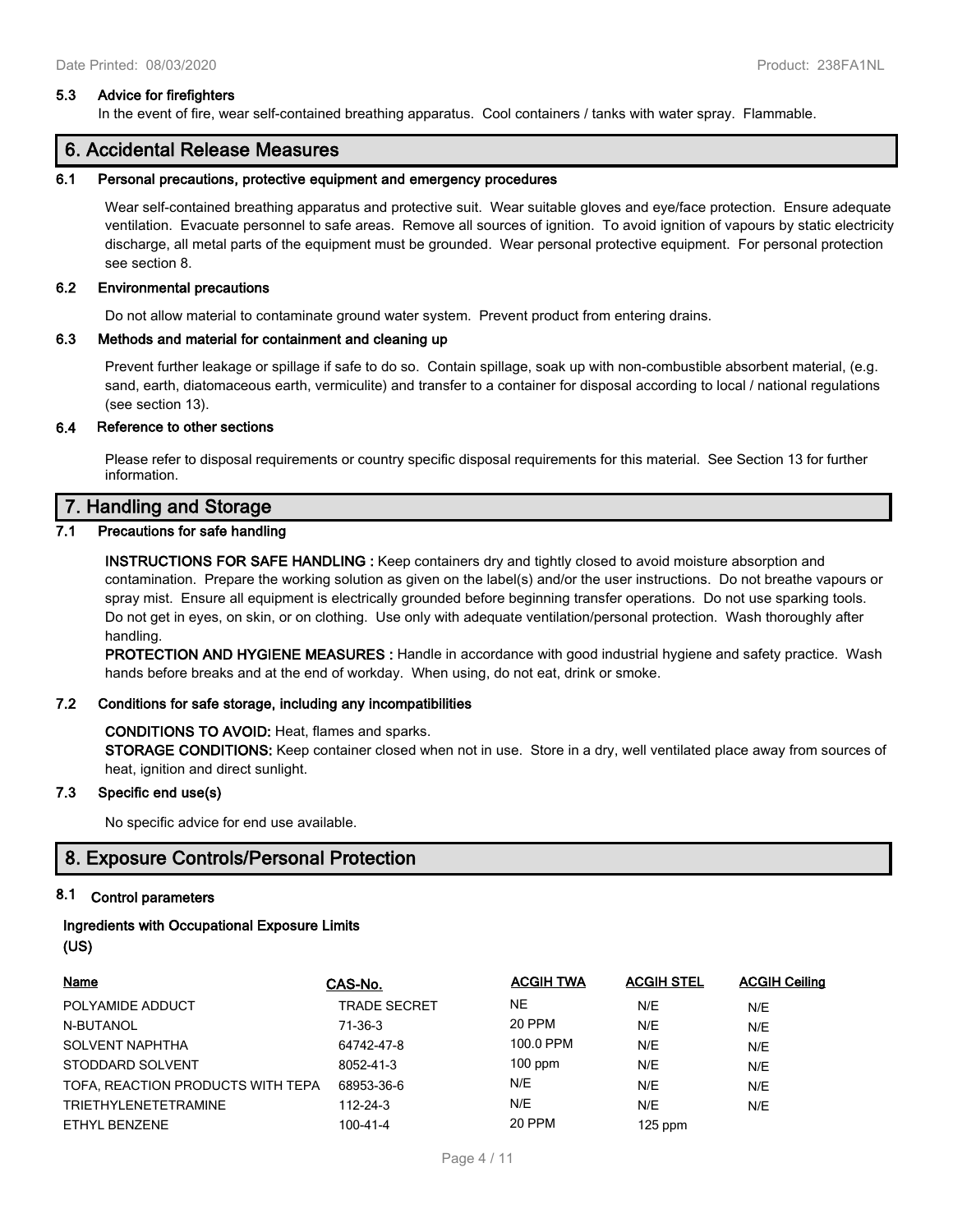| Name                                         | CAS-No.             | <b>OSHA PEL</b>                           | <b>OSHA STEL</b> |
|----------------------------------------------|---------------------|-------------------------------------------|------------------|
| POLYAMIDE ADDUCT                             | <b>TRADE SECRET</b> | <b>NE</b>                                 |                  |
| N-BUTANOL                                    | 71-36-3             | 300.0 MG/M3                               | N/E              |
| <b>SOLVENT NAPHTHA</b>                       | 64742-47-8          | 500.0 PPM                                 | N/E              |
| STODDARD SOLVENT                             | 8052-41-3           | 525 MGM3, 100<br><b>PPM</b>               | N/E              |
| TOFA, REACTION PRODUCTS WITH TEPA 68953-36-6 |                     | N/E                                       | N/E              |
| <b>TRIETHYLENETETRAMINE</b>                  | 112-24-3            | N/E                                       | N/E              |
| ETHYL BENZENE                                | $100 - 41 - 4$      | 435 MGM3, 100 545 MGM3, 125<br><b>PPM</b> | <b>PPM</b>       |

**FURTHER INFORMATION:** Refer to the regulatory exposure limits for the workforce enforced in each country.

### **8.2 Exposure controls**

### **Personal Protection**

**RESPIRATORY PROTECTION:** In order to avoid inhalation of spray-mist and sanding dust, all spraying and sanding must be done wearing adequate respirator. Use only with ventilation to keep levels below exposure guidelines reported in this document. User should test and monitor exposure levels to ensure all personnel are below guidelines. If not sure, or not able to monitor, use State or federally approved supplied air respirator. For silica containing coatings in a liquid state, and/or if no exposure limits are established above, air-supplied respirators are generally not required.

**EYE PROTECTION:** Safety glasses with side-shields.

**HAND PROTECTION:** Gloves should be discarded and replaced if there is any indication of degradation or chemical breakthrough. Impervious gloves. Request information on glove permeation properties from the glove supplier. Lightweight protective clothing

**OTHER PROTECTIVE EQUIPMENT:** Ensure that eyewash stations and safety showers are close to the workstation location. **ENGINEERING CONTROLS:** Avoid contact with skin, eyes and clothing. Ensure adequate ventilation, especially in confined areas.

## **9. Physical and Chemical Properties**

### **9.1 Information on basic physical and chemical properties**

| Appearance:                                  | Light Brown Liguid           |
|----------------------------------------------|------------------------------|
| <b>Physical State</b>                        | Liquid                       |
| Odor                                         | Solvent                      |
| Odor threshold                               | N/D                          |
| рH                                           | N/D                          |
| Melting point / freezing point $(^{\circ}C)$ | N/D                          |
| Boiling point/range                          | 176 F (80 C) - 531 F (277 C) |
| <b>Flash Point</b>                           | 96F (35C)                    |
| <b>Evaporation rate</b>                      | Slower Than Ether            |
| Flammability (solid, gas)                    | Not determined               |
|                                              |                              |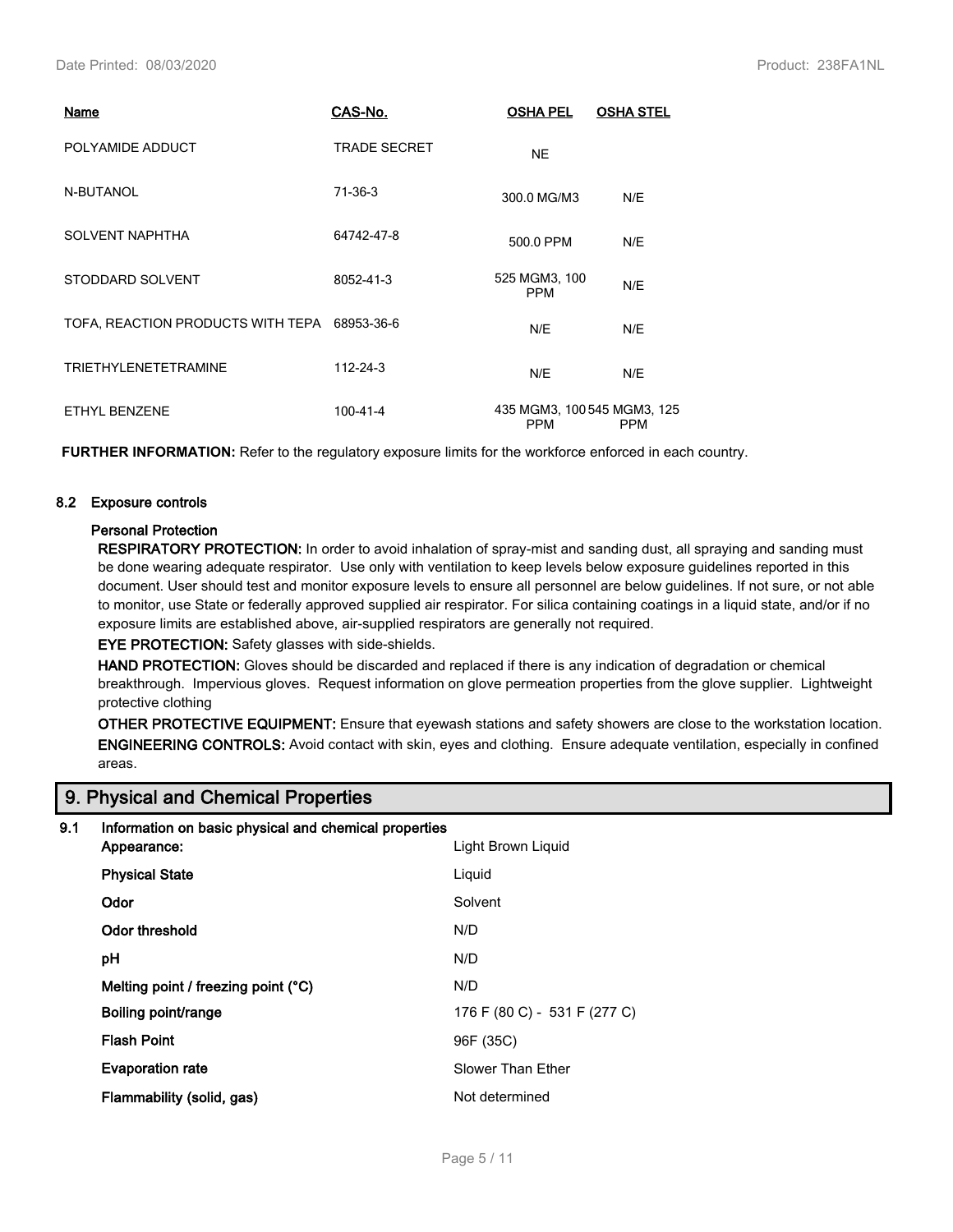| Upper/lower flammability or explosive<br><b>limits</b> | $1.0 - 11.2$     |
|--------------------------------------------------------|------------------|
| Vapour Pressure, mmHg                                  | N/D              |
| Vapour density                                         | Heavier than Air |
| <b>Relative density</b>                                | Not determined   |
| Solubility in / Miscibility with water                 | N/D              |
| Partition coefficient: n-octanol/water                 | Not determined   |
| Auto-ignition temperature (°C)                         | Not determined   |
| Decomposition temperature (°C)                         | Not determined   |
| <b>Viscosity</b>                                       | Not Determined   |
| <b>Explosive properties</b>                            | Not determined   |
| Oxidising properties                                   | Not determined   |
| Other information                                      |                  |
| VOC Content g/l:                                       | 292              |
| Specific Gravity (g/cm3)                               | 0.96             |

## **10. Stability and Reactivity**

### **10.1 Reactivity**

**9.2 Other information**

No reactivity hazards known under normal storage and use conditions.

### **10.2 Chemical stability**

Stable under normal conditions.

### **10.3 Possibility of hazardous reactions**

Hazardous polymerisation does not occur.

#### **10.4 Conditions to avoid**

Heat, flames and sparks.

### **10.5 Incompatible materials**

Strong oxidizing agents.

### **10.6 Hazardous decomposition products**

Carbon dioxide (CO2), carbon monoxide (CO), oxides of nitrogen (NOx), dense black smoke.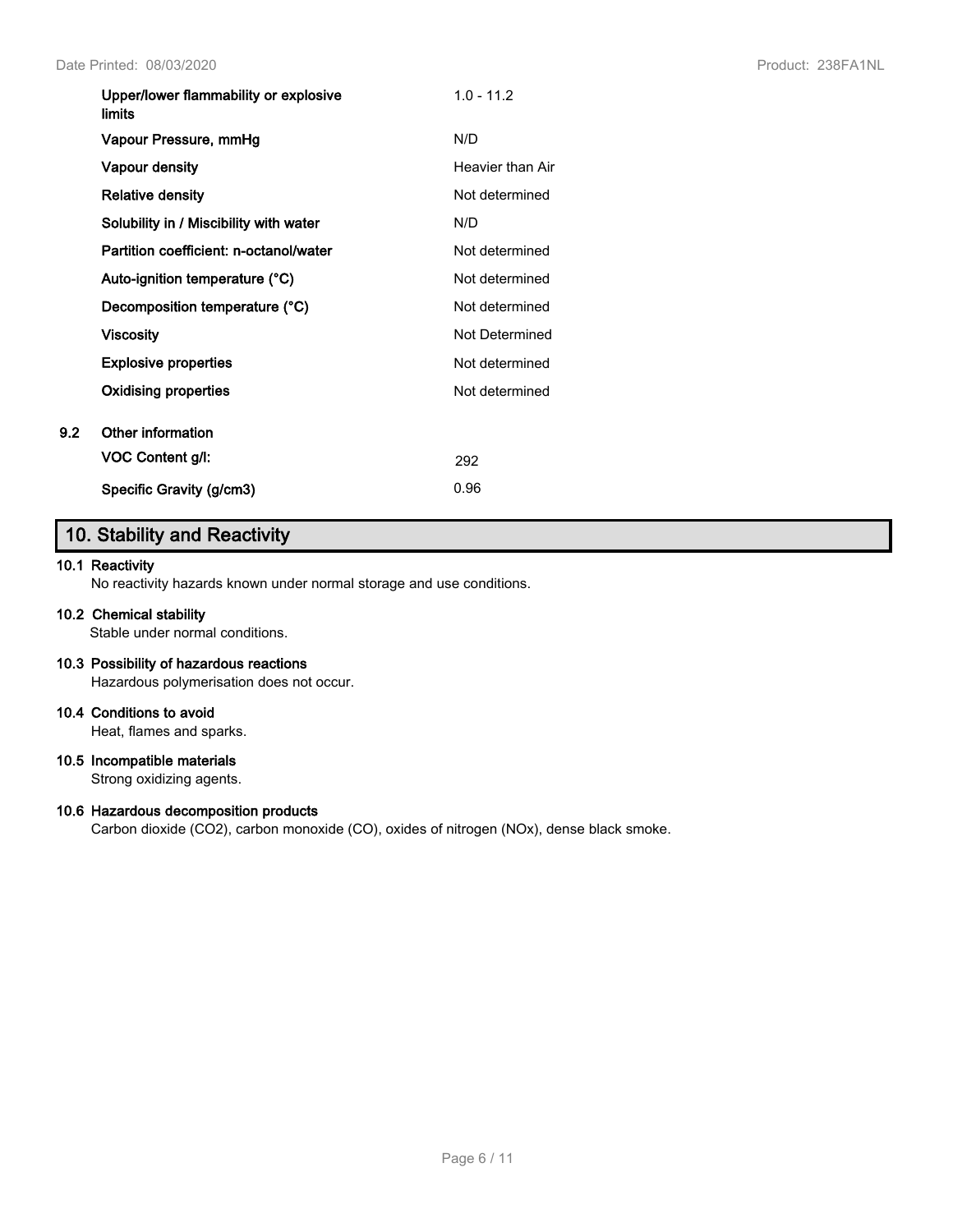## **11. Toxicological Information**

| 11.1 | Information on toxicological effects |         |
|------|--------------------------------------|---------|
|      | <b>Acute Toxicity:</b>               |         |
|      | Oral LD50:                           | N/D     |
|      | <b>Inhalation LC50:</b>              | N/D     |
|      | Irritation:                          | Unknown |
|      | Corrosivity:                         | Unknown |
|      | Sensitization:                       | Unknown |
|      | Repeated dose toxicity:              | Unknown |
|      | Carcinogenicity:                     | Unknown |
|      | Mutagenicity:                        | Unknown |
|      | <b>Toxicity for reproduction:</b>    | Unknown |
|      | STOT-single exposure:                | Unknown |
|      | STOT-repeated exposure:              | Unknown |
|      | Aspiration hazard:                   | Unknown |

**If no information is available above under Acute Toxicity then the acute effects of this product have not been tested. Data on individual components are tabulated below:**

| CAS-No.                       | <b>Chemical Name</b>                 | Oral LD50                      | Dermal LD50                    | Vapor LC50                            | Gas LC50 | <b>Dust/Mist</b><br><b>LC50</b> |
|-------------------------------|--------------------------------------|--------------------------------|--------------------------------|---------------------------------------|----------|---------------------------------|
| <b>TRADE</b><br><b>SECRET</b> | POLYAMIDE ADDUCT                     | <b>NOT</b><br><b>AVAILABLE</b> |                                | <b>NOT</b><br><b>AVAILABLE</b>        | 0.000    | 0.000                           |
| $71-36-3$                     | N-BUTANOL                            | 790 mg/kg<br>rat, oral         | 3400 mg/kg,<br>dermal, rabbit  | 8000 ppm /<br>4hrs rat.<br>inhalation | 0.000    | 0.000                           |
| 8052-41-3                     | STODDARD SOLVENT                     | 6001 mg/kg,<br>oral, rat       | Not Available                  | 5500 mg/m3,<br>4h. inhalation         | 0.000    | 0.000                           |
| 68953-36-6                    | TOFA, REACTION<br>PRODUCTS WITH TEPA | 4750 mg/kg<br>oral, rat        |                                | Not Available                         | 0.000    | 0.000                           |
| $112 - 24 - 3$                | <b>TRIETHYLENETETRAMINE</b>          | 1716 mg/kg<br>rat, oral        | 1465 mg/kg,<br>dermal, rabbit  | Not Available                         |          |                                 |
| $100 - 41 - 4$                | ETHYL BENZENE                        | 3500 mg/kg<br>rat, oral        | $>5000$ mg/l,<br>dermal rabbit | 17.2 mg/L<br>Inh, Rat, 4Hr            | 0.000    | 0.000                           |

## **Additional Information:**

This product may contain Ethyl Benzene, which is listed by IARC as possibly carcinogenic to humans (Group 2B). This listing is based on inadequate evidence of carcinogenicity in humans and sufficient evidence in experimental animals.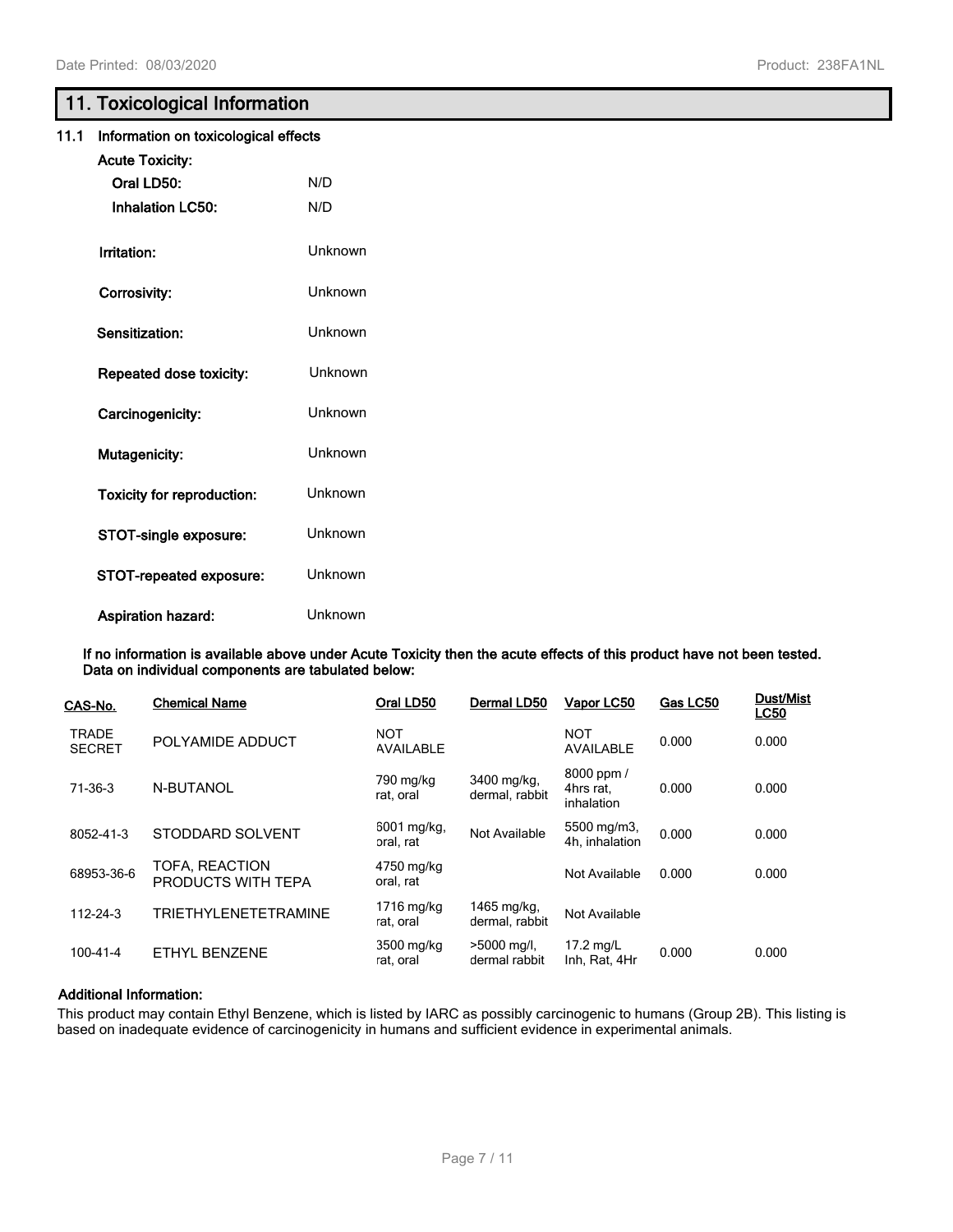# **12. Ecological Information 12.1 Toxicity: EC50 48hr (Daphnia):** Unknown **IC50 72hr (Algae):** Unknown **LC50 96hr (fish):** Unknown **12.2 Persistence and degradability:** Unknown **12.3 Bioaccumulative potential:** Unknown **12.4 Mobility in soil:** Unknown **12.5 Results of PBT and vPvB assessment:** The product does not meet the criteria for PBT/VPvB in accordance with Annex XIII. **12.6 Other adverse effects:** Unknown **CAS-No. Chemical Name EC50 48hr IC50 72hr LC50 96hr TRADE** I RADE POLYAMIDE ADDUCT No information No information No information No information 71-36-3 N-BUTANOL 1328 mg/l (Daphnia<br>
magna) 225 mg/l (Algae) 1376 mg/l (Fathead minnow) 64742-47-8 SOLVENT NAPHTHA No information No information No information No information 8052-41-3 STODDARD SOLVENT No information No information No information

### 112-24-3 TRIETHYLENETETRAMINE No information No information No information 100-41-4 ETHYL BENZENE 1.8 mg/l (Daphnia<br>
Magna) 4.6 mg/l (Green Algae) 4.2 mg/l (Rainbow Trout)

## **13. Disposal Considerations**

**13.1 WASTE TREATMENT METHODS:** Do not burn, or use a cutting torch on, the empty drum. If recycling is not practicable, dispose of in compliance with local regulations. Dispose of in accordance with local regulations. Empty containers should be taken to an approved waste handling site for recycling or disposal.

68953-36-6 TOFA, REACTION PRODUCTS WITH TEPA No information No information No information

## **14. Transport Information**

|      | 14.1 UN number                                                              | <b>UN 1263</b> |
|------|-----------------------------------------------------------------------------|----------------|
|      | 14.2 UN proper shipping name                                                | Paint          |
|      | Technical name                                                              | N/A            |
|      | 14.3 Transport hazard class(es)                                             | 3              |
|      | Subsidiary shipping hazard                                                  | N/A            |
| 14.4 | Packing group                                                               | Ш              |
| 14.5 | <b>Environmental hazards</b>                                                | Unknown        |
| 14.6 | Special precautions for user                                                | Unknown        |
|      | EmS-No.:                                                                    | F-E. S-E       |
| 14.7 | Transport in bulk according to Annex II<br>of MARPOL 73/78 and the IBC code | Unknown        |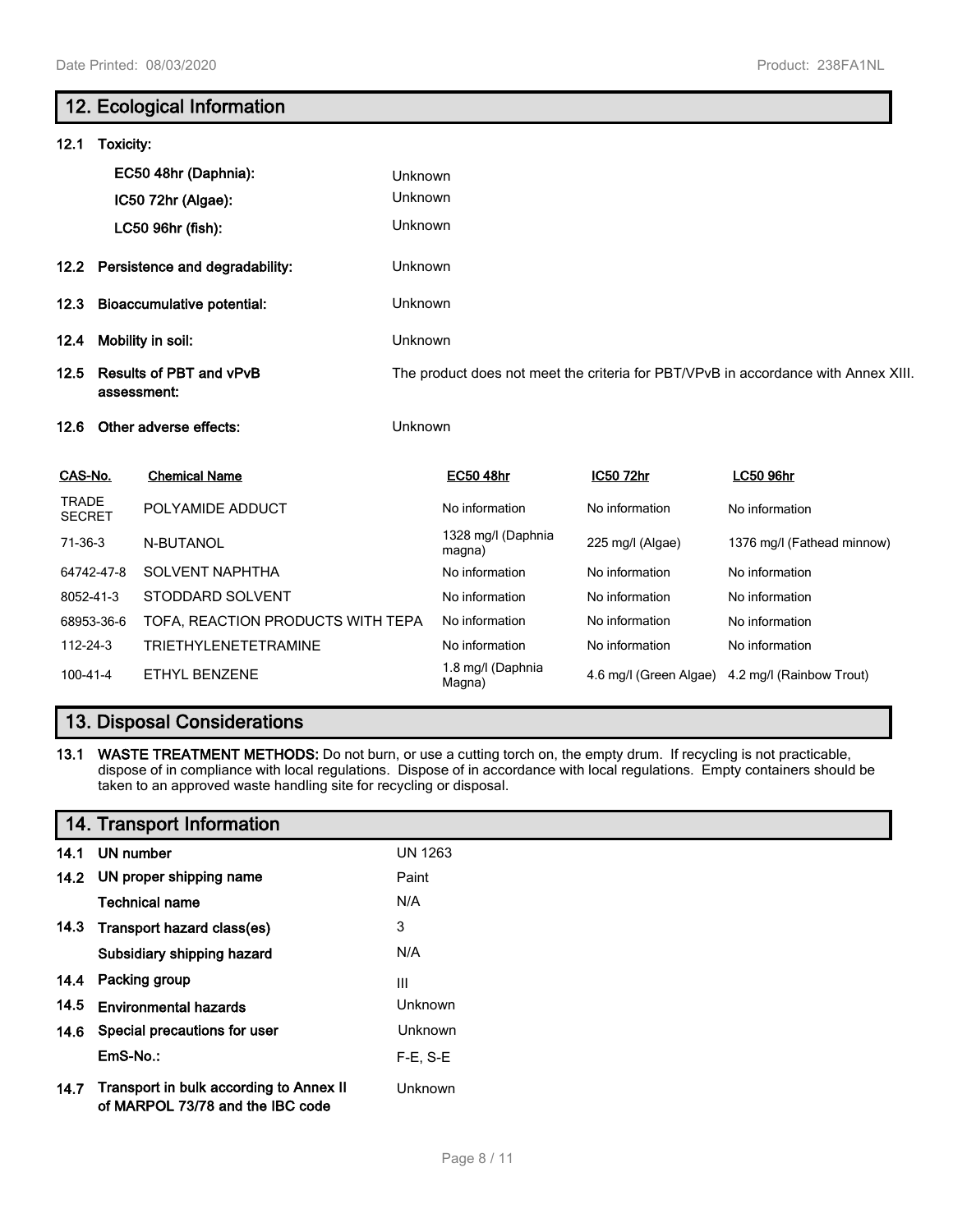## **15. Regulatory Information**

## **15.1 Safety, health and environmental regulations/legislation for the substance or mixture:**

## **U.S. Federal Regulations: As follows -**

### **CERCLA - Sara Hazard Category**

This product has been reviewed according to the EPA 'Hazard Categories' promulgated under Sections 311 and 312 of the Superfund Amendment and Reauthorization Act of 1986 (SARA Title III) and is considered, under applicable definitions, to meet the following categories:

Flammable (gases, aerosols, liquids, or solids), Acute Toxicity (any route of exposure), Skin Corrosion or Irritation, Respiratory or Skin Sensitization, Serious eye damage or eye irritation, Specific target organ toxicity (single or repeated exposure)

### **Sara Section 313:**

This product contains the following substances subject to the reporting requirements of Section 313 of Title III of the Superfund Amendment and Reauthorization Act of 1986 and 40 CFR part 372:

| <b>Chemical Name</b> | CAS-No.  |
|----------------------|----------|
| N-BUTANOL            | 71-36-3  |
| FTHYL BENZENE        | 100-41-4 |

#### **Toxic Substances Control Act:**

All components of this product are either listed on the TSCA Inventory or are exempt.

This product contains the following chemical substances subject to the reporting requirements of TSCA 12(B) if exported from the United States:

### **Chemical Name CAS-No.**

No TSCA 12(b) components exist in this product.

### **U.S. State Regulations: As follows -**

### **New Jersey Right-to-Know:**

The following materials are non-hazardous, but are among the top five components in this product.

| <b>Chemical Name</b>       | CAS-No.    |
|----------------------------|------------|
| <b>HYDROPHOBIC SILICA</b>  | 67762-90-7 |
| Pennsylvania Right-To-Know |            |

The following non-hazardous ingredients are present in the product at greater than 3%.

| <b>Chemical Name</b> | CAS-No.    |
|----------------------|------------|
| HYDROPHOBIC SILICA   | 67762-90-7 |
|                      |            |

### **CALIFORNIA PROPOSITION 65**

WARNING: Cancer and Reproductive Harm -- www.P65Warnings.ca.gov

## **International Regulations: As follows -**

### **\* Canadian DSL:**

No Information

### **15.2 Chemical Safety Assessment:**

No Chemical Safety Assessment has been carried out for this substance/mixture by the supplier.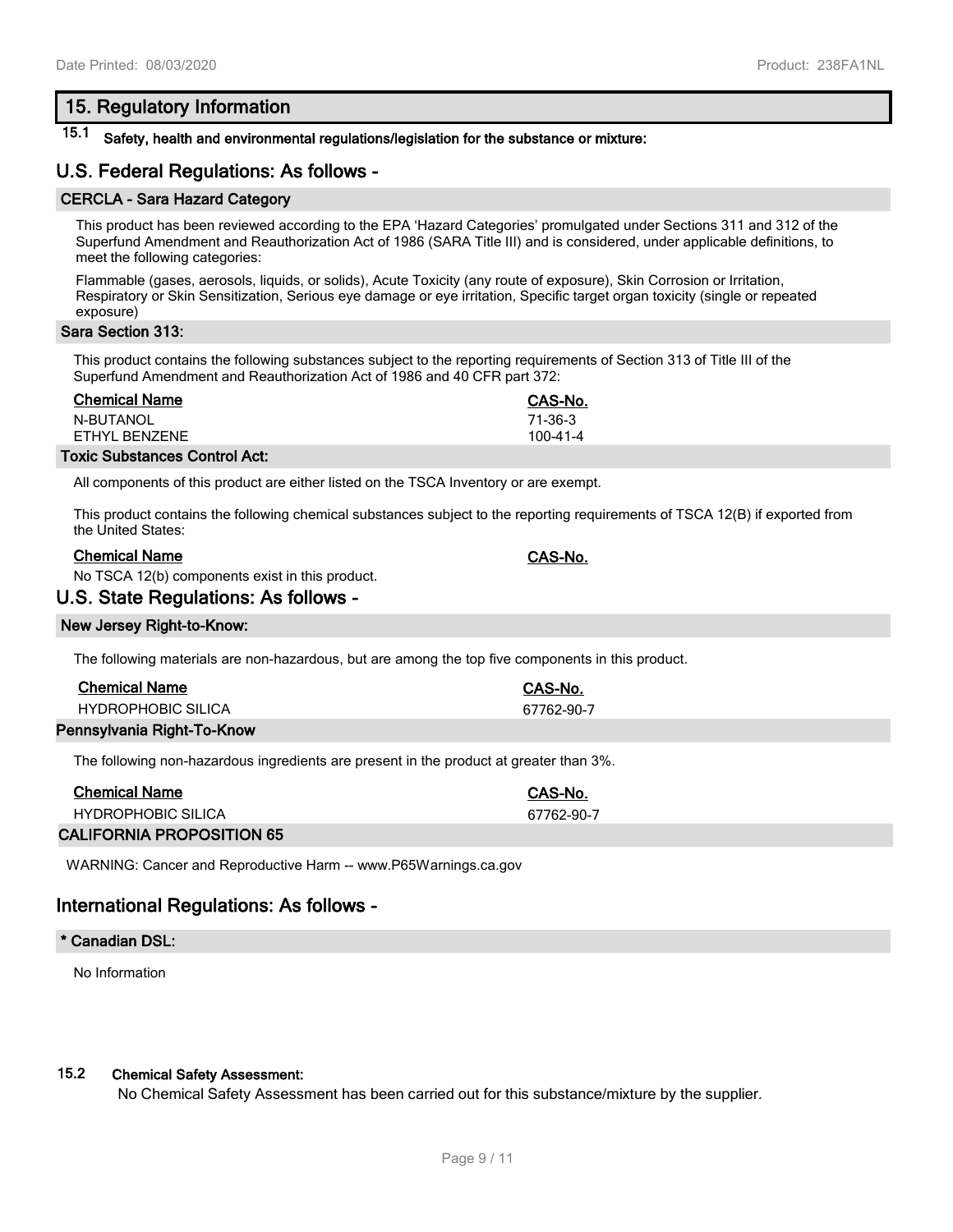## **16. Other Information**

### **Text for GHS Hazard Statements shown in Section 3 describing each ingredient:**

| H <sub>225</sub> | Highly flammable liquid and vapour.                                |
|------------------|--------------------------------------------------------------------|
| H <sub>226</sub> | Flammable liquid and vapour.                                       |
| H302             | Harmful if swallowed.                                              |
| H304             | May be fatal if swallowed and enters airways.                      |
| H312             | Harmful in contact with skin.                                      |
| H314             | Causes severe skin burns and eye damage.                           |
| H315             | Causes skin irritation.                                            |
| H317             | May cause an allergic skin reaction.                               |
| H318             | Causes serious eye damage.                                         |
| H319             | Causes serious eye irritation.                                     |
| H332             | Harmful if inhaled.                                                |
| H335             | May cause respiratory irritation.                                  |
| H336             | May cause drowsiness or dizziness.                                 |
| H351             | Suspected of causing cancer.                                       |
| H373             | May cause damage to organs through prolonged or repeated exposure. |
| H400             | Very toxic to aquatic life.                                        |
| H410             | Very toxic to aquatic life with long lasting effects.              |
| H412             | Harmful to aquatic life with long lasting effects.                 |

## **Reasons for revision**

No Information

The information contained herein is, to the best of our knowledge and belief accurate. However, since the conditions of handling and use are beyond our control, we make no guarantee of results, and assume no liability for damages incurred by use of this material. It is the responsibility of the user to comply with all applicable federal, state, and local laws and regulations.